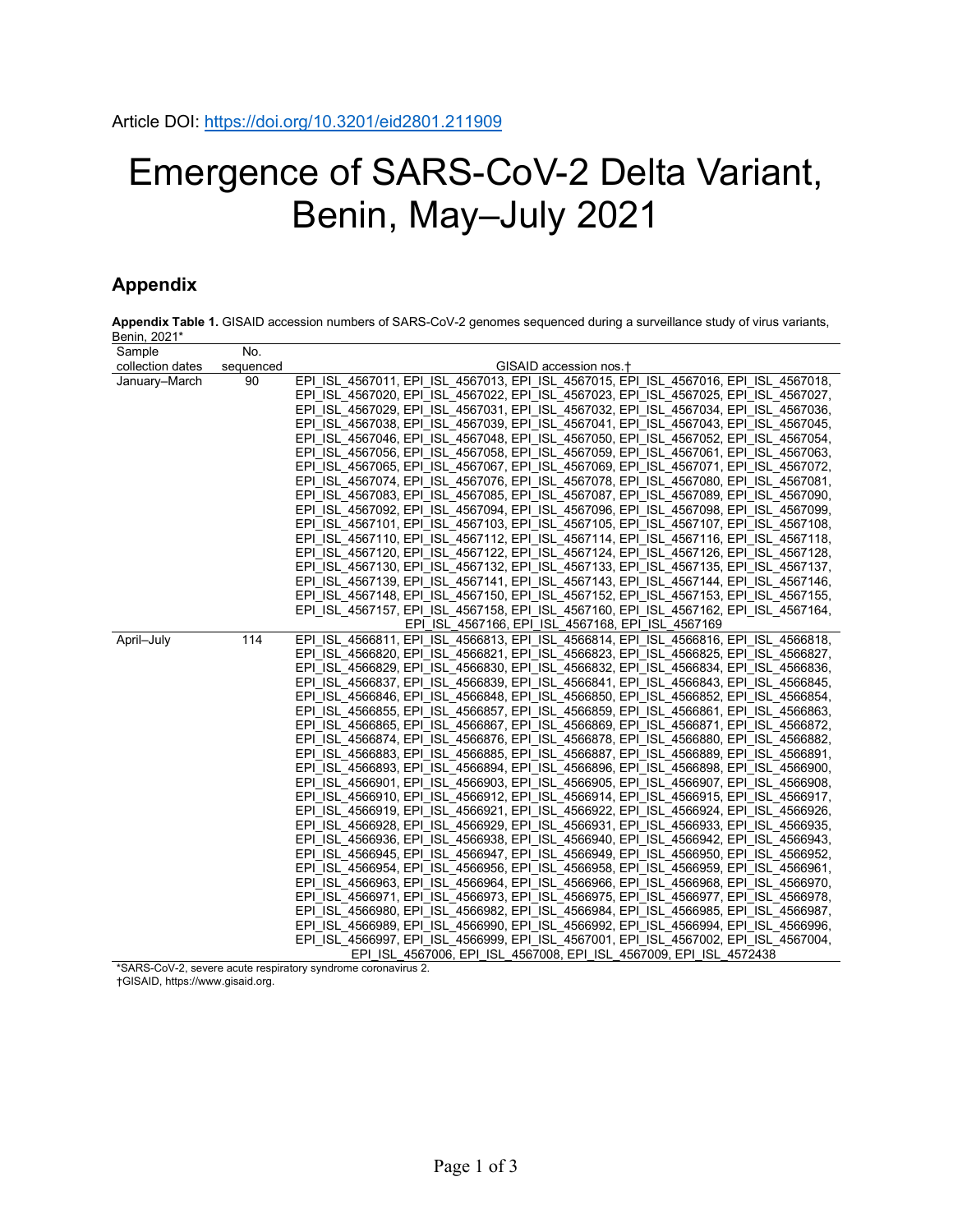**Appendix Table 2.** Designated lineages, number of samples, and sample location and dates of 114 detected SARS-CoV-2 genomes, Benin, May–July 2021\*

|            | No.              |         |              |                           | Earliest sample |            |
|------------|------------------|---------|--------------|---------------------------|-----------------|------------|
| Lineage    | WHO label        | samples | Alias        | All locations detected    | Date collected  | Location   |
| B.1.1.318  | <b>NA</b>        | 50      | <b>NA</b>    | Cotonou, Come, Grand-Popo | 28.04.2021      | Grand-Popo |
| B.1.617.2  | Delta            | 38      | NA           | Cotonou, Come, Lokossa    | 27.05.2021      | Cotonou    |
| AY.4       | Delta sublineage | 9       | B.1.617.2.4  | Cotonou                   | 24.06.2021      | Cotonou    |
| B.1.525    | <b>NA</b>        | 5       | NA           | Cotonou, Grand-Popo       | 12.05.2021      | Grand-Popo |
| B.1.1.7    | Alpha            | 3       | NA           | Cotonou                   | 27.05.2021      | Cotonou    |
| C.36.3     | <b>NA</b>        | 3       | B.1.1.1.36.3 | Cotonou                   | 24.05.2021      | Cotonou    |
| AV.1       | <b>NA</b>        |         | NA           | Cotonou                   | 05.07.2021      | Cotonou    |
| AZ.2       | <b>NA</b>        |         | NA           | Cotonou                   | 14.06.2021      | Cotonou    |
| <b>B.1</b> | <b>NA</b>        |         | NA           | Cotonou                   | 27.05.2021      | Cotonou    |
| B.1.1.1    | <b>NA</b>        |         | NA           | Cotonou                   | 23.05.2021      | Cotonou    |
| B.1.351    | Beta             |         | NA           | Cotonou                   | 23.05.2021      | Cotonou    |
| B.1.620    | <b>NA</b>        |         | NA           | Cotonou                   | 25.05.2021      | Cotonou    |

\*NA, not applicable; SARS-CoV-2, severe acute respiratory syndrome coronavirus 2; WHO, World Health Organization.



**Appendix Figure 1.** Nonsynonymous substitutions within the spike protein occurring within 47 SARS-CoV-2 Delta variant genomes sampled, Benin, May–July 2021. For clarity, a SARS-CoV-2 full genome illustration is included at the top. Asterisks (\*) indicate mutations for which genomic information was not available in all 47 Delta variant genomes, potentially due to assay failures or relatively lower DNA concentrations. Blue bars represent frequency of a given mutation in 46 genomes (for T95I, L452R, T478K, and P681R mutations); in 45 genomes (for A570S, V1140L, and I1216V mutations); and in 23 genomes (for G142D, Del E156/F157, and R158G mutations).